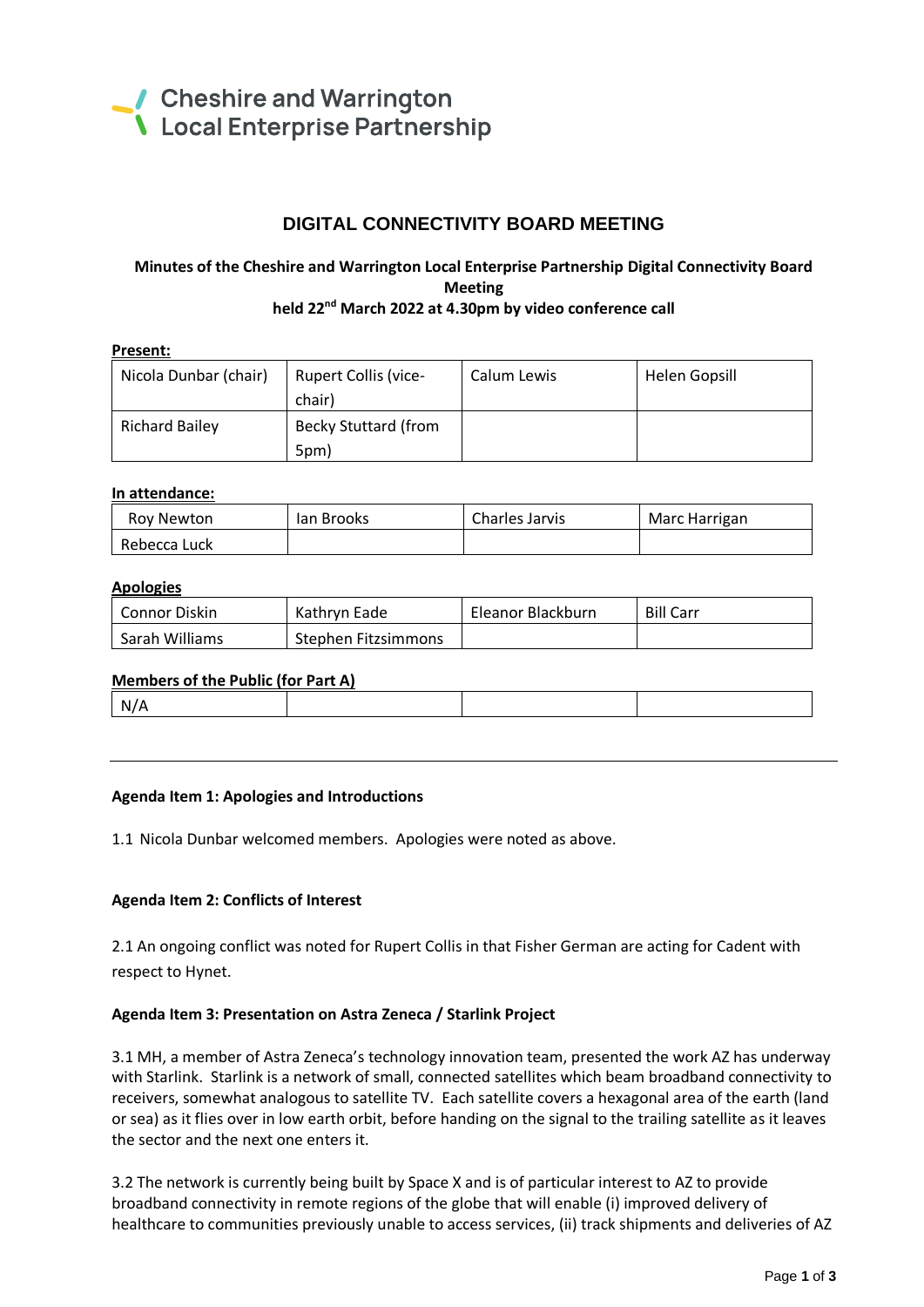products, which go "off-line" especially when on the sea and (iii) facilitate collaborative working and iobs creation.

3.3 Receivers take the form of a "plug in" dish, slightly larger than a TV satellite dish, which ideally has clear line of sight to a large expanse of open sky. Once subscribed the dish currently creates a connection of up to 200Mbps within a 22km radius hexagon. One installation can, therefore, connect several users. The dish is of a size where it can be re-located relatively easily (providing, in effect, a mobile technology).

3.4 AZ is presently at the proof-of-concept stage and prepared to share knowledge and/or provide demonstrations.

3.5 The current cost of service in the UK is approximately £400 per dish and a monthly subscription charge of £79. Compared to laying fibre to remote areas this is cost competitive but may still be prohibitive for a single residential user. Costs are expected to reduce as other providers, e.g. Amazon, seek to build similar networks.

3.6 The committee was interested to understand better how the technology could compliment others (e.g., 4G/5G/7G) to expand broadband, mitigate loss of services when copper wire is phased out and or provide more cost-effective solutions. CJ drew an analogy to the gas network, with which everyone is familiar, where the majority of premises are connected to hard infrastructure with others "off-grid". He felt funding availability would be guided by BDUK's priorities which, at the moment, are fibre to premises and including harder to reach premises.

3.7 Discussion also ranged to raising awareness of SMEs to the uses "big business" are putting technology, or the opportunity that a big estate could offer to provide connectivity across its land holdings to associated residents and businesses.

3.8 ND and the committee thanked MH for an interesting presentation, and CJ offered to follow up to explore how CEC, which provides digital training to SMEs, could work together with AZ.

ACTION: CJ

### **Agenda Item 4: Minutes of the last meeting and Matters Arising**

4.1 The minutes of the meeting held on January 25<sup>th</sup>, 2022 were accepted as an accurate record.

#### **Agenda Item 5: Public Presentation**

5.1 There were no public presentations.

#### **Agenda Item 6: Update on Digital Cheshire**

6.1 CJ introduced the update by explaining that he chairs Digital Cheshire and Connecting Cheshire, brands which are essentially interchangeable, and which represents a partnership made up for the Cheshire and Warrington Local Authorities plus Halton. It comprises 6 digital specialists and has been responsible for delivering various contracts to roll out improved digital infrastructure in Cheshire and Warrington.

6.2 Current priorities include closing out two contracts with BT Openreach, which will crystallise and secure gainshare, estimated in the region of £5-£7M, and managing the third contract with Airband. The Airband contract was initially for £6M, funded £3M form ERDF and £3M from gainshare and split £1.5M towards supporting SME's with training and £4.5M towards improving infrastructure.

6.3 The training is being delivered by running 2-3 workshops per month attended by between 8 and 30 SME on each occasion. The infrastructure investment is targeted to deliver higher speed broadband to